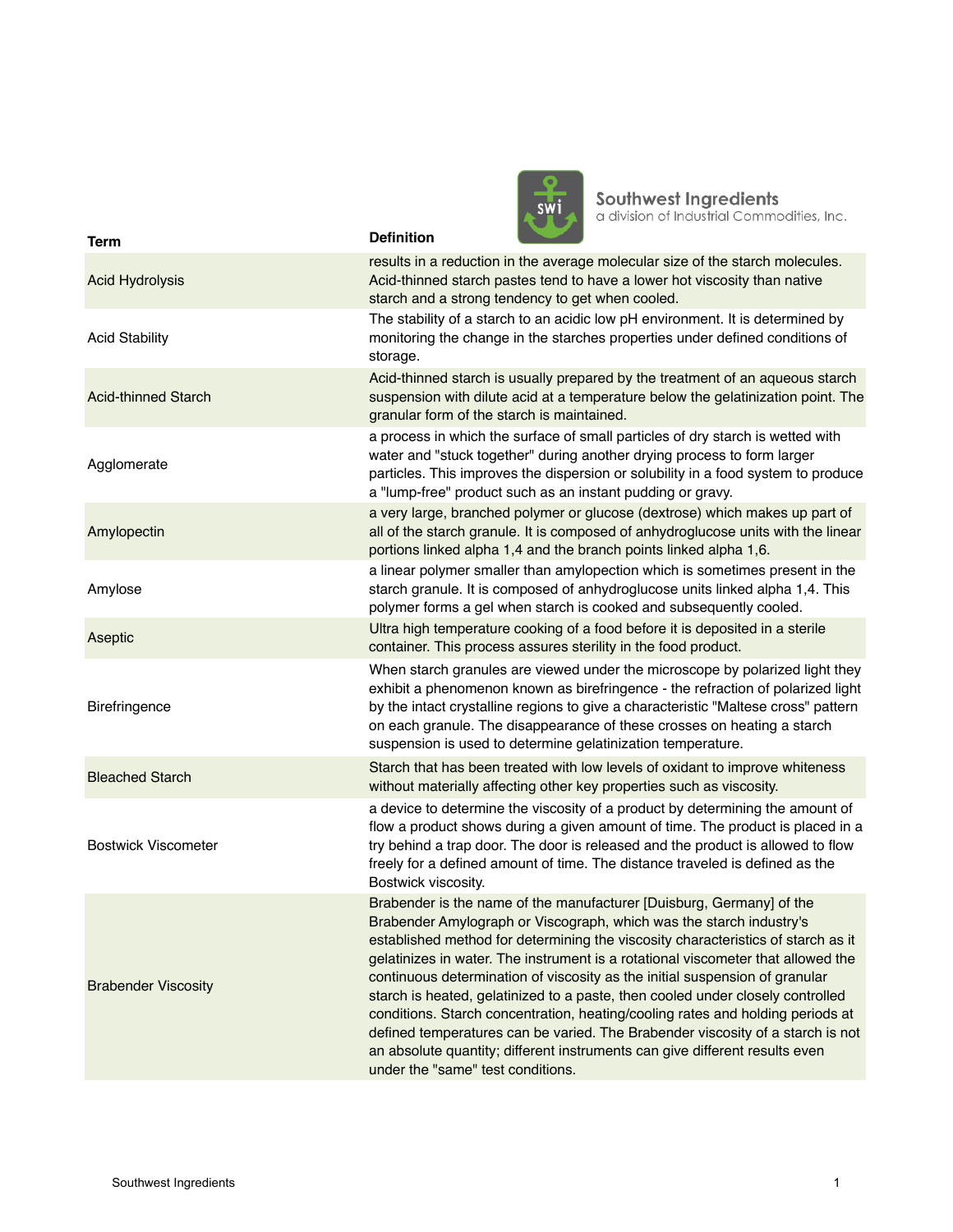| <b>Brookfield Viscometer</b>      | The Broofield Synchro-lectric Viscometer is a portable rotatory instrument<br>where a rotating cylinder or disc known as the "spindle" is immersed in a test<br>liquid and rotated by a synchronous motor. Apparent viscosity is calculated<br>from the scale reading by use of factors that depend on spindle number (size)<br>and roatation speed.                                                                                                                                                                                                                    |
|-----------------------------------|-------------------------------------------------------------------------------------------------------------------------------------------------------------------------------------------------------------------------------------------------------------------------------------------------------------------------------------------------------------------------------------------------------------------------------------------------------------------------------------------------------------------------------------------------------------------------|
| <b>Bulk Density</b>               | The apparent density of a powder or particulate product. It is the weight of a<br>unit volume of the powder including the pores and inter-particle voids. The bulk<br>density maybe determined on the loose unpacked powder and on the powder<br>after tamping ('packaging') under defined conditions.                                                                                                                                                                                                                                                                  |
| Carbohydrate                      | A chemical compound containing on the elements Carbon, Hydrogen and<br>Oxygen. Cellulose, starch, sugars and polyols are typical examples. All<br>carbohydrates contribute approximately 4Kcal/gram.                                                                                                                                                                                                                                                                                                                                                                    |
| <b>Chemically-modified Starch</b> | A starch which has been treated with chemicals so that some hydroxyl groups<br>have been replaced by (usually) ester or ether groups. Crosslinking, in which<br>two hydroxyl groups on neighboring starch molecules are linked chemically, is<br>also a form of chemical modification. Every very low levels of chemical<br>modification can fundamentally change the rheological-, physical-, and<br>chemical properties of starch.                                                                                                                                    |
| <b>Citric Acid</b>                | An odorless, colorless naturally occuring organic acid with the empirical<br>formula C6H8O7 in the anhydrous form. Citric acid widely distributed in plants<br>and animals and plays a key role in fundamental metabolic processes such as<br>the oxidative breakdown of dietary proteins, carbohydrates and fats.                                                                                                                                                                                                                                                      |
| Citric Acid (anhydrous)           | This grade of citric acid with less than 0.5% moisture and is 99.5% (minimum)<br>pure.                                                                                                                                                                                                                                                                                                                                                                                                                                                                                  |
| Citric Acid (monohydrate)         | The moisture content of the Citric Acid monohydrate is 8.8% (maximum) but<br>this may change on storage due to efflorescence.                                                                                                                                                                                                                                                                                                                                                                                                                                           |
| <b>Cold Water Soluble Starch</b>  | This term is often used to denote pregelatinized, cold water swelling, or cold<br>water dispersable starches.                                                                                                                                                                                                                                                                                                                                                                                                                                                           |
| Cook-ups                          | starches that must be cooked to provide viscosity or thickening for a food<br>system.                                                                                                                                                                                                                                                                                                                                                                                                                                                                                   |
| <b>Crosslinked Starch</b>         | Starch which has been treated with a bi- or polyfunctional reagent by the<br>manufacturer so that a small number of the starch polymer chains are<br>chemically linked by the cross linking reagent moiety. Crosslinking partially<br>inhibits granule swelling on gelatinization and gives increased stability to acid<br>environments, heat treatment, and shear forces. Extremely low levels of<br>crosslinking are effective in achieving these objectives. Crosslinking is widely<br>used to prepare chemically-modified starches for the processed food industry. |
| Crosslinking                      | the linking together of starch chains using a chemical reagent. This<br>strengthens the granule and reduces both the rate and the degree of granule<br>swelling and subsequent disintegration. Thus, crosslinked starches are less<br>sensitive to processing conditions than native starch granules.                                                                                                                                                                                                                                                                   |
| Degree of polymerisation [DP]     | The degree of polymerization of a polymer is the average number of monomer<br>units in the molecule. It refers to the average number of anhydroglucose units<br>in the molecule. The abbreviations DP1, DP2 etc. refer to polymer chains<br>where the number of anhydroglucose units is known. Abbreviations such as<br>DP 3+ are used to denote all unknown degrees of polymerisation of 3 and<br>above. The abbreviation Dpn is used to denote a fraction with an unkown<br>degree of polymerization.                                                                 |
| Dextrin                           | Dextrins are starch hydrolysis products obtained in a dry roasting process<br>either using starch alone or with trace levels of acid catalyst. These products<br>have a good film forming and adhesive properties. They are used by the food<br>industry as coatings in the adhesive toppings and in batters and breadings.                                                                                                                                                                                                                                             |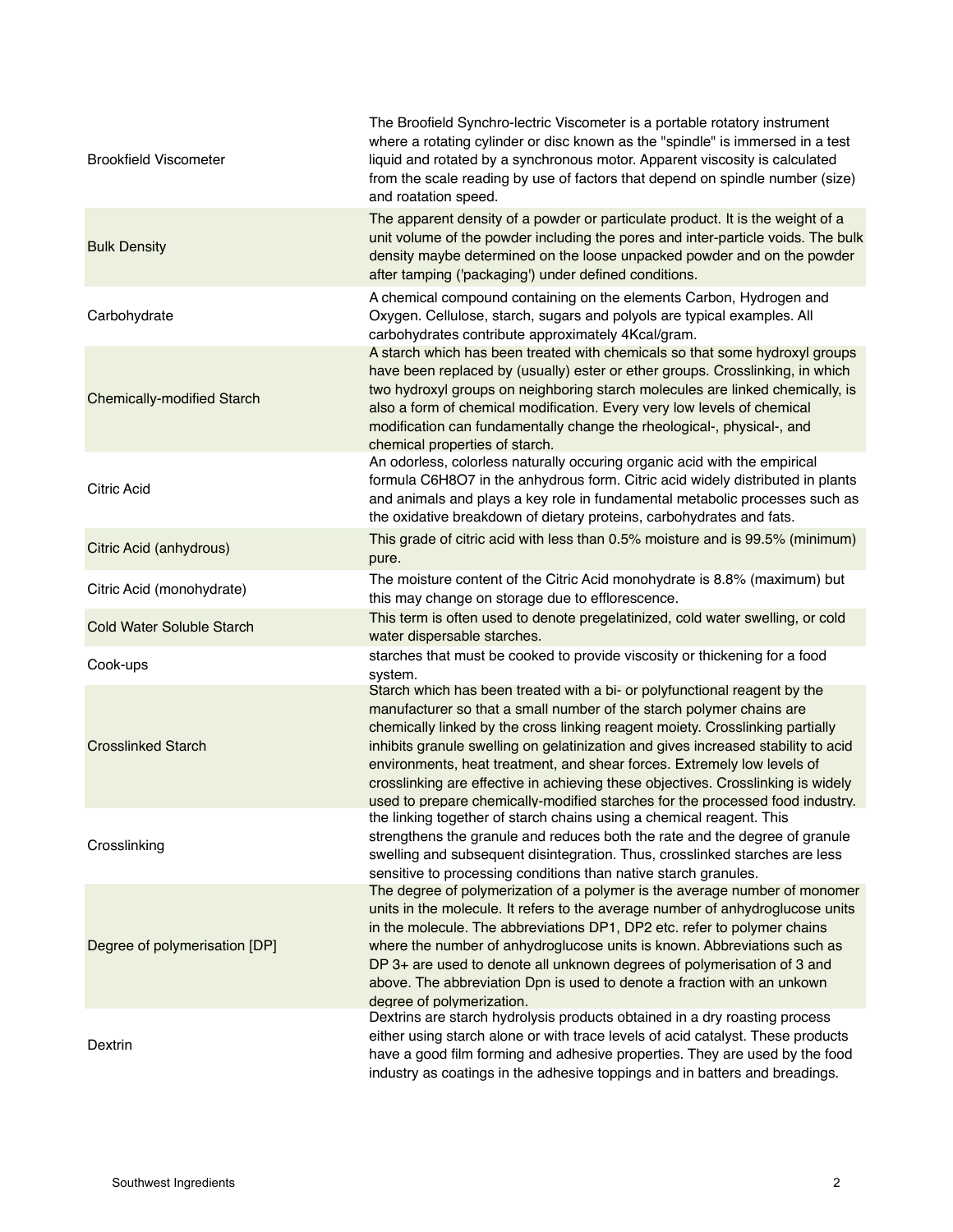| Dextrinization             | a chemical modification process in which dry starch is heated in the presence<br>of acid to produce products with higher solubility, lower viscosity and better<br>stability than native starches. Products of this process are called dextrins.                                                                                                                                                                                                                                                                                                                                                                                                                                                                                                                                                  |
|----------------------------|---------------------------------------------------------------------------------------------------------------------------------------------------------------------------------------------------------------------------------------------------------------------------------------------------------------------------------------------------------------------------------------------------------------------------------------------------------------------------------------------------------------------------------------------------------------------------------------------------------------------------------------------------------------------------------------------------------------------------------------------------------------------------------------------------|
| Dextrose                   | D-glucose obtained by the complete hydrolysis of starch, followed by<br>purification and crystallization. Dextrose can be obtained as the anhydrous or<br>monohydrate form. The monohydrate contains one molecure of water per<br>molecule of D-glucose.                                                                                                                                                                                                                                                                                                                                                                                                                                                                                                                                          |
| <b>Dextrose Equivalent</b> | The reducing power of a starch hydrolysis product experessed as a % of the<br>reducing power of the same weight of D-glucose. The higher the D.E., the<br>lower the number average molecular weight of the product. The maximum<br>possible D.E. is 100 (i.e. pure dextrose).                                                                                                                                                                                                                                                                                                                                                                                                                                                                                                                     |
| <b>Drum-dried Starch</b>   | Also known as roll-dried starch. Pregelatinized starch made by cooking and<br>drying a starch paste on stem-heated rolls. A starch slurry or paste is<br>deposited in a thin layer on rotating heated drums or rolls. The dried film is<br>recmoved with a scraper then the product i sground in a mill to the desired<br>particle size. Chemicals may be added before, during, or after drum drying.                                                                                                                                                                                                                                                                                                                                                                                             |
| <b>Dusting Starch</b>      | Starch powder that is applied to substrate in order to reduce or eliminate<br>adhesion to other substrates.                                                                                                                                                                                                                                                                                                                                                                                                                                                                                                                                                                                                                                                                                       |
| Enzymatic Hydrolysis       | This term refers to the depolymerization of starch under the action of an<br>amylase enzyme. Enzymatic reactions have the advantage of producting<br>highly specific distributions of glucose sugars and oligomers; they have largely<br>superceded acid hydrolysis in the manufacture of glucose syrups and other<br>starch hydrolysates.                                                                                                                                                                                                                                                                                                                                                                                                                                                        |
| Enzyme                     | A enzyme is one of a group of complex chemical substances produced by<br>living organisms [e.g. bacteria, fungi] that promote and catalyse high specific<br>chemical reactions. The breaking of the chemical bonds in starch by amylase<br>enzymes is an example.                                                                                                                                                                                                                                                                                                                                                                                                                                                                                                                                 |
| Flash Dryer                | Dryer with very fast drying action where the wet material is conveyed by the<br>flow of hot drying air. Frequently used to dry starch.                                                                                                                                                                                                                                                                                                                                                                                                                                                                                                                                                                                                                                                            |
| Freeze-thaw Stability      | The ability of a starch paste or food composition containing starch to maintain<br>its integrity without syneresis of water when subjected to repeated thermal<br>cycling between ambient and freezing temperatures. Freeze-thaw stability is<br>imparted to starches substitution. Hydroxypropyl starches are particularly<br>suitable for food applications requiring freeze-thaw stability.                                                                                                                                                                                                                                                                                                                                                                                                    |
| Gel                        | The semi-rigid jelly-like sol that is formed when cooked starch paste is cooled<br>and stored at room temperature. It is usually associated with native starches<br>and acid-thinned starches.                                                                                                                                                                                                                                                                                                                                                                                                                                                                                                                                                                                                    |
| Gelatinization             | The destruction of molecular order and irreversible swelling of starch granules<br>under the influence of heat and/or chemicals in an aqueous medium to give a<br>starch paste. During the swelling process amylose tends to leach out of the<br>starch granules and, with amylopectin, becomes hydrated. Viscosity rises and<br>is at a peak when the granules are hydrated to their maximum extent and are<br>in close contact with their neighbors. The granules then rupture, collapse and<br>fragment. Polymer molecules and aggregates are released into the<br>surrounding aqueous medium. Gelatinization is, in fact, a multi-step process<br>from the first incipient granule swelling through to complete granule disruption<br>and partial solubilization of the constituent polymers. |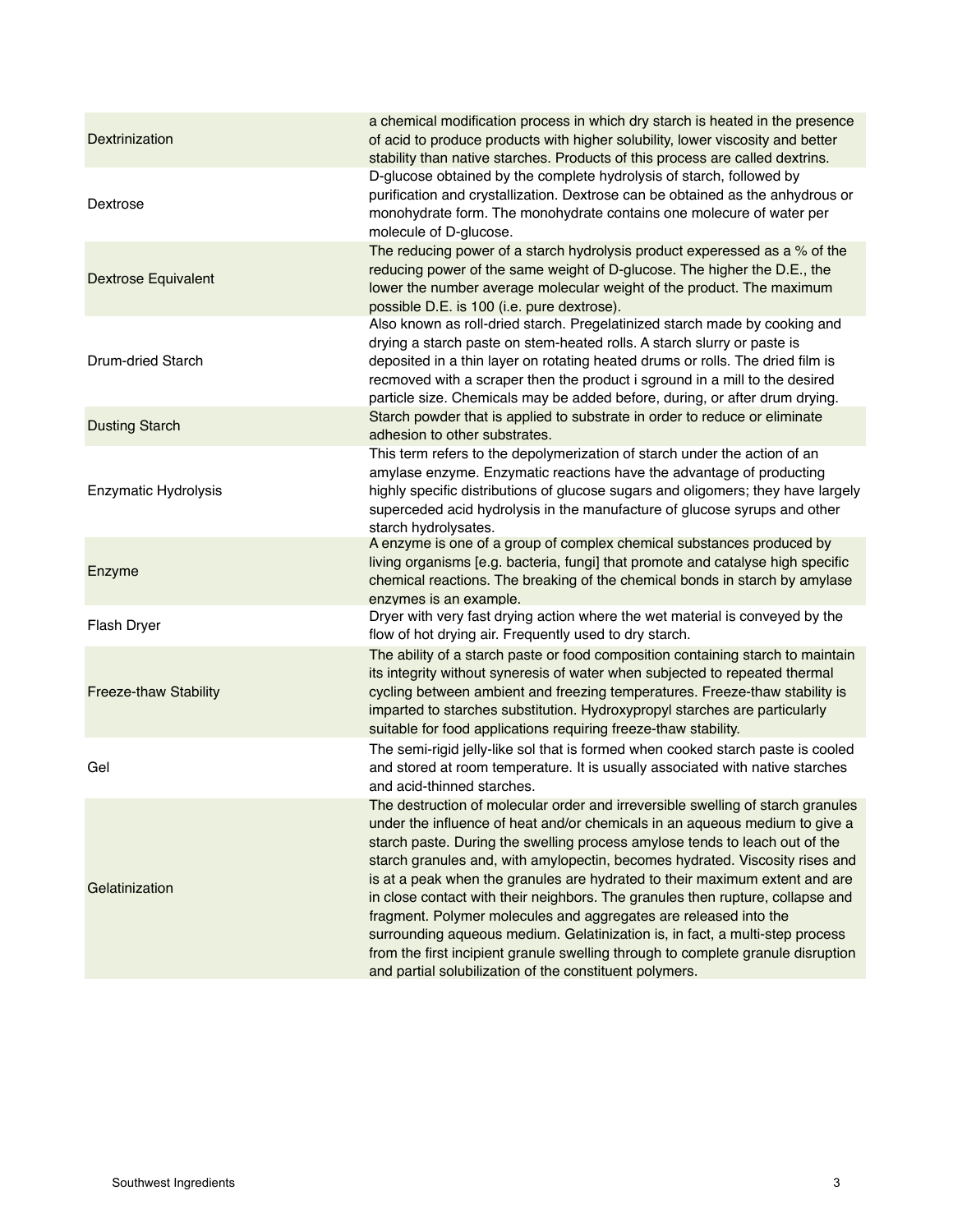| <b>Gelatinization Temperature</b>   | The temperature at which a particular starch gelatinizes to form a starch paste.<br>This depends on starch type, the chemical environment, and several other<br>factors. Values quoted in literature should be taken as approximate because<br>starch gelatinizes over a finite temperature range which can be determined by<br>viscometry, on a microscope hot stage, by observing granule crystallinity under<br>polarized light etc etc. Each technique gives different values. Gelatinization<br>temperature of starches can be changed by physical or chemical<br>pretreatments. Pasting temperature and chemical gelatinization are related<br>concepts. |
|-------------------------------------|----------------------------------------------------------------------------------------------------------------------------------------------------------------------------------------------------------------------------------------------------------------------------------------------------------------------------------------------------------------------------------------------------------------------------------------------------------------------------------------------------------------------------------------------------------------------------------------------------------------------------------------------------------------|
| Gelling                             | It is used more precisely to denote the conversion of starch paste, on storage<br>and/or cooling, from a fluid paste to a semi-solid deformable gel structure.<br>Gelling occurs as the hydrated and dissolved linear amylose molecules in a<br>starch paste associate to form a three dimensional network.                                                                                                                                                                                                                                                                                                                                                    |
| Glucose                             | A sugar with the molecular formula C6H12O6. It is produced commercially by<br>the first liquefying starch to an intermediate Dextrose Equivalent then<br>continuing the hydrolysis by saccharification with glucoamylase. Glucose (also<br>known as Dextrose) may be crystallized from high dextrose syrup as the<br>monohydrate.                                                                                                                                                                                                                                                                                                                              |
| <b>Glucose Syrup</b>                | Known as corn syrup in USA. Purified concentrated aqueous solution of<br>nutritive saccharides made from starch and having a dextrose equivalent<br>above 20.                                                                                                                                                                                                                                                                                                                                                                                                                                                                                                  |
| <b>Granular Instant Starch</b>      | When starch is heated in the presence of limited moisture and an organic<br>solvent, e.g. in aqueous alcohol, the internal crystalline structural order is<br>destroyed but the granule shape and integrity are maintained. When such a<br>starch is dispersed in cold or warm water, swelling occurs followed by viscosity<br>development. Granular Instant Starches have higher and more stable<br>viscosities than conventional pregelatinized starches.                                                                                                                                                                                                    |
| Granule (as in starch granule)      | Starch exists in certain plant species in the form of small particles known as<br>granules. These granules have a characteristic size and shape depending on<br>the particular species involved. Microscopic examination may be used to<br>identify starch type by reference to standard images of different starch granule<br>types.                                                                                                                                                                                                                                                                                                                          |
| GRAS - Generally Recognizes as Safe | A classification of foods and food ingredients by the Food and Drug<br>Administration in the USA.                                                                                                                                                                                                                                                                                                                                                                                                                                                                                                                                                              |
| <b>Heat Stability</b>               | The stability of a particular product property when the product is exposed to<br>long or short term storage under hot conditions. Examples include the viscosity<br>of starch paste or the color of glucose syrup.                                                                                                                                                                                                                                                                                                                                                                                                                                             |
| High Amylose Starch                 | A genetic variety of starch containing over 50% amylose. Current commercial<br>varieties contain 55%, 70% and 80% amylose. High amylose starch is highly<br>crystalline and requires special techniques to achieve full gelatinization.                                                                                                                                                                                                                                                                                                                                                                                                                        |
| High Fructose Corn Syrup (HFCS)     | A special type of glucose syrup containing high levels of fructose. HFCS is<br>produced by enzymatic conversion of starch to glucose followed by conversion<br>of some of the dextrose to fructose using the enzyme isomerase.                                                                                                                                                                                                                                                                                                                                                                                                                                 |
| Humectancy                          | Ability of a substance to hold into moisture. Increased humectancy prevents<br>staling in baked products and provides foods with soft, moist eating quality.                                                                                                                                                                                                                                                                                                                                                                                                                                                                                                   |
| Hydration                           | the process of the starch granule taking up and binding water as it swealls<br>when heated in water.                                                                                                                                                                                                                                                                                                                                                                                                                                                                                                                                                           |
| Hydrogenation                       | The chemical transformation of reducing sugars into the analagous polyol. For<br>example transforming dextrose into sorbitol.                                                                                                                                                                                                                                                                                                                                                                                                                                                                                                                                  |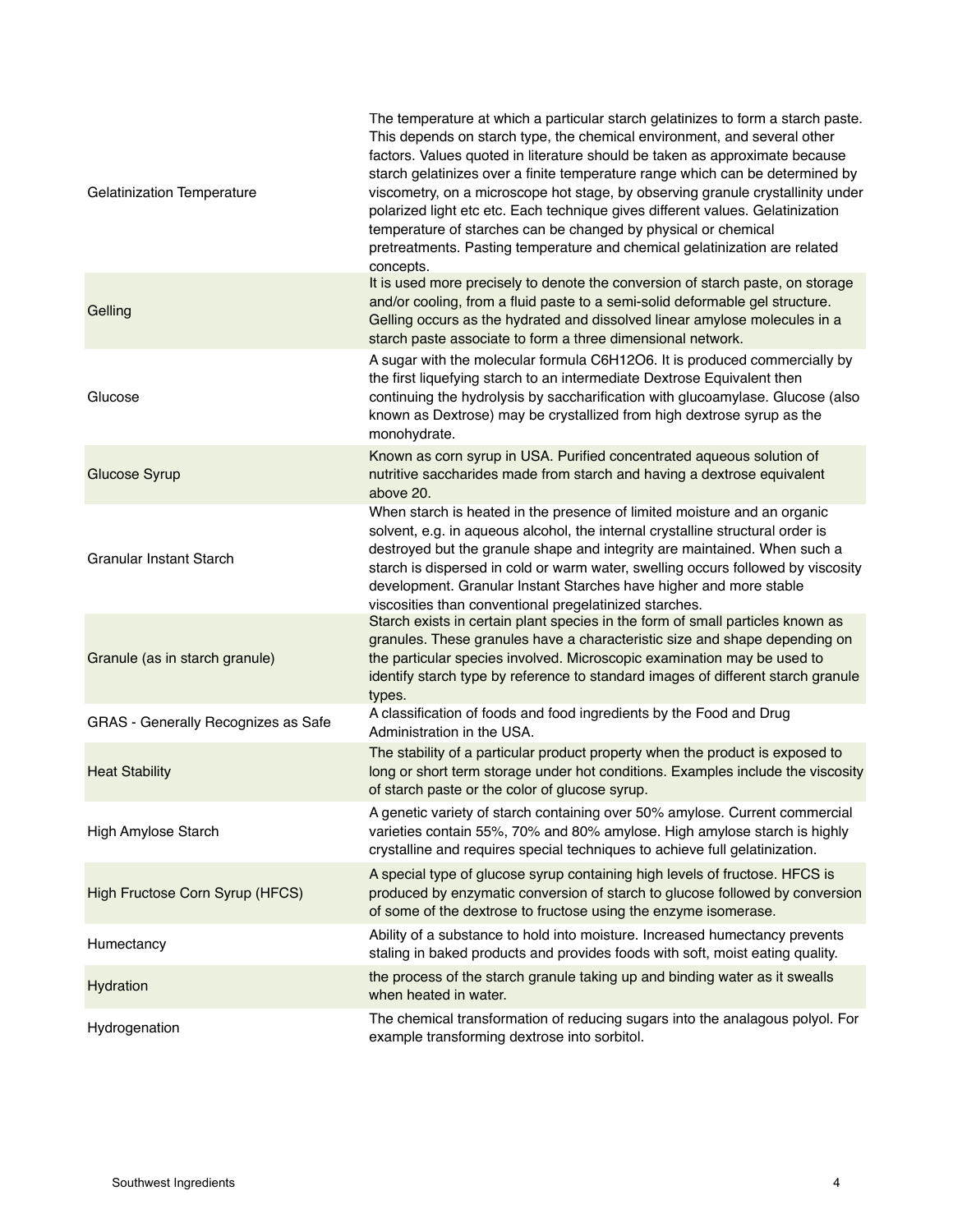| <b>Hydrophobic Starch</b>      | Starch which has been chemically modified to give a hydrophobic character.<br>An example is the ester starch n-Octenyl Succinate made by treating starch<br>with n-Octenyl Succinic anhydride. This is used as a food starch e.g. for<br>emulsion stabilization.                                                                                                                                                                                                                                                                                 |
|--------------------------------|--------------------------------------------------------------------------------------------------------------------------------------------------------------------------------------------------------------------------------------------------------------------------------------------------------------------------------------------------------------------------------------------------------------------------------------------------------------------------------------------------------------------------------------------------|
| Hygroscopicity                 | Ability of a substance to absorb and react with moisture from ambient air.                                                                                                                                                                                                                                                                                                                                                                                                                                                                       |
| Instantize                     | a physical starch modification process that produces pre-gelatinized and cold<br>water swelling or granular starches. Instant starches when mixed with water or<br>other liquids develop viscosity "instantly" or within minutes without heating or<br>cooking. Examples of foods containing instant starches are instant pudding<br>and sauce mixes.                                                                                                                                                                                            |
| Lipophilic                     | having a strong affinity for fats and oils. Lipophilic starches are used, for<br>example, to encapsulate flavor oils and emulsify beverage flavors.                                                                                                                                                                                                                                                                                                                                                                                              |
| Long (texture)                 | The textural attribute of a food product that exhibits stringiness. Examples<br>include cheese sauce, syrups and certain pourable salad dressings.                                                                                                                                                                                                                                                                                                                                                                                               |
| Maltodextrins                  | hydrolyzed starch products that are partially or completely soluble. They are<br>less hydrolyzed or have higher molecular weights than corn (glucose) syrups<br>and are more viscous. Maltodextrins are good flavor carriers and are used to<br>provide "mouthfeel" and viscosity for may foods and beverages. Maltodextrins<br>are classified as having a dextrose equivalent of less than 20.                                                                                                                                                  |
| <b>Moisture Content</b>        | The moisture content at which commercial starches are sold is related to the<br>natural equilibrium moisture content of the particular starch. For example<br>cornstarch is usually supplied at 11% - 13% moisture whereas potato starch<br>has 18% - 20% moisture. Specially-dried starches are available to meet<br>specific requirements with moisture contents below these levels however<br>special storage conditions and packaging are needed to avoid moisture pick-<br>up from the atmosphere.                                          |
| <b>Molding Starch</b>          | Starch, usually with low levels of added oil, which is applied by spraying. This<br>starch has deliberately-induced poor flow properties and therefore retains an<br>impression. It is used as depositing medium for molded candies and gum<br>confectionary. White mineral oil was originally used to prepare molding starch<br>and the mineral oil-based product continues to be available. Vegetable oil-<br>based molding starches were developed and are also available commercially.                                                       |
| Mouthfeel                      | The textures and sensory attributes exhibited within the mouth upon eating.<br>Although subjective, mouthfeel characteristics grealy impact consumer<br>acceptability of a food product.                                                                                                                                                                                                                                                                                                                                                         |
| Native Starch                  | Starch recovered in the original form (i.e unmodified by extraction from any<br>starch-bearing material. Oftern used to distinguish native unmodified starch<br>that has undergone physical or chemical modification.                                                                                                                                                                                                                                                                                                                            |
| <b>Organoleptic Properties</b> | Those properties of a foodstuff or food ingredient that are perceived in the<br>mouth during consumption. The properties include taste, mouthfeel,<br>consistency, texture, chewability, stickiness etc. etc. Ideally the starch<br>component of a food formulation should contribute no flavor at all; this is not its<br>function. Crosslinking has a profound effect on starch paste texture;<br>crosslinked starches generally have a short stringless consistency. Sweetness<br>is the predominant organoleptic property of glucose syrups. |
| Oxidation                      | a chemical starch modification process. Oxidation whitens or bleaches the<br>starch, lowers the viscosity, provides viscosity stability by minimizing<br>retrogradation of dent starches, reduces microbial load and improves adhesive<br>properties. Slightly oxidized starches are used by the food industry in batters<br>and breadings, retort applications and tableting.                                                                                                                                                                   |
| <b>Particle Size</b>           | Usually expressed as a particle size distribution giving the full range particle<br>sizes found in the sample. Particle size of soluble products recovered from<br>solution by drying e.g. maltodextrins, or by crystallization e.g. dextrose are<br>determined by dry sieve methods.                                                                                                                                                                                                                                                            |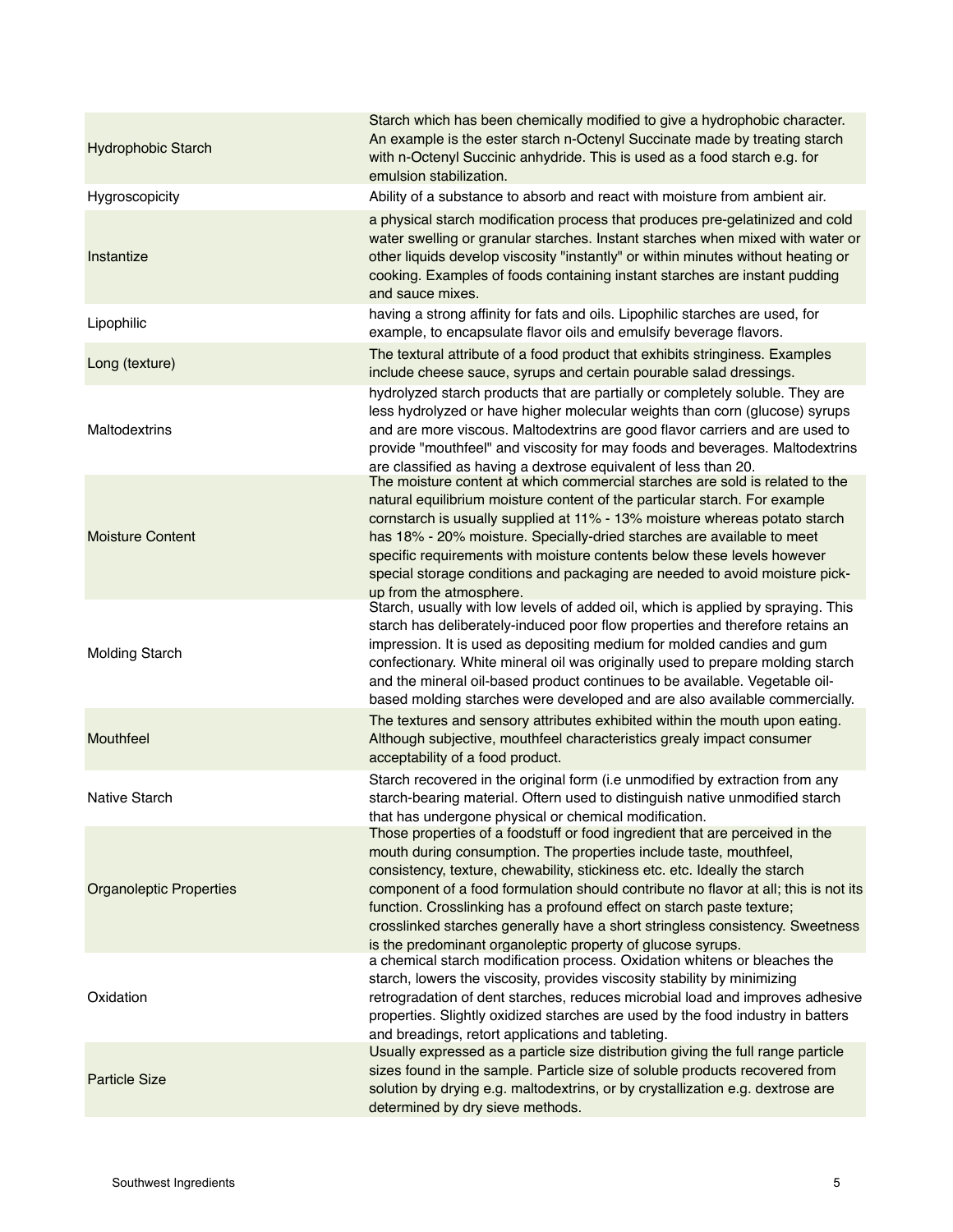| <b>Pasting Temperature</b> | The temperature at which the viscosity curve produced in the Brabender<br>viscograph leaves the baseline as the temperature rises during the initial<br>heating process.                                                                                                                                                                                                                                                                                                                                                                     |
|----------------------------|----------------------------------------------------------------------------------------------------------------------------------------------------------------------------------------------------------------------------------------------------------------------------------------------------------------------------------------------------------------------------------------------------------------------------------------------------------------------------------------------------------------------------------------------|
| <b>Peak Viscosity</b>      | The highest viscosity reached during gelatinization of starch usually<br>corresponding to the point where all the granules are swollen to occupy a high<br>proportion of the available volume with each in contact with its immediate<br>neighbors. May be conveniently observed on the Brabender Viscograph. Note<br>that on cooling the starch paste, the viscosity may rise above this level, but<br>only the initial shoulder (Cornstarch) or true peak (Potato starch) values<br>determined on the hot paste are termed peak viscosity. |
| pH                         | The negative logarithm to the base 10 of the hydrogen ion concentration in<br>solution. Universally used as a scale [from 0 to 14] as a measure of acidity<br>[which increases from pH7 to pH0], and of alkalinity [which increases pH7 to<br>pH 14]. pH7 represents the negative logarithm of the hydrogen ion<br>concentration in pure water i.e. neutrality.                                                                                                                                                                              |
| Physically-modified Starch | Starch which has been physically trated by the manufacturer without the<br>introduction of new chemical groupings. Examples of physical modification<br>include roll-drying, extrusion, spray drying, heat/moisture treatment etc.                                                                                                                                                                                                                                                                                                           |
| <b>Pituitous</b>           | An undesirable textural attribute characterized by a long, stringy, snotty,<br>discontinuous appearance usually caused by overcooked starch. An example<br>would be uncooked egg whites.                                                                                                                                                                                                                                                                                                                                                     |
| Polydextrose               | a randomly branched anhydroglucose polymer made by heating glucose in the<br>presence of acid and sorbitol. It is poorly digested because of its structure and,<br>therefore, it has a caloric value of 1Kcal/gm compared to starch of 4Kcal/gm. It<br>is used to replace nutritive sweeteners and sometimes fats in reduce calorie,<br>low calorie, and sugar-free foods.                                                                                                                                                                   |
| Potato Starch              | Starch from potatoes. Potato starch granules are large, extending up to about<br>100 u in diameter. This starch has a low gelatinization temperature and is quite<br>sensitive to alkalis. It is a highly swellable starch giving a pronounced viscosity<br>peak. Potato starch pastes are more resistant to retrogradation than those of<br>corn starch.                                                                                                                                                                                    |
| <b>Powdered Starch</b>     | Commercial starch that has been milled and pre-sifted so that it passes<br>through a sieve of specified size.                                                                                                                                                                                                                                                                                                                                                                                                                                |
| Pre-gelantinized Starches  | these are instant starches that are precooked and dried by the starch<br>manufacturer. A roll dryer is commonly used for cooking and drying. These<br>starches are used, for example, in instant dry mixes. They exhibit a grainier<br>texture than cold water swelling or granular instant starches in these products.                                                                                                                                                                                                                      |
| Retort                     | A process in which a food product is sealed in a container and subjected to<br>very high temperatures to ensure acceptable sterilization. Retorted products<br>are typically sealed in cans.                                                                                                                                                                                                                                                                                                                                                 |
| Retrogradation             | Gradual irreversible insolubilization of starch paste with formation of a<br>precipitate or gel depending on concentration. Also known as "set back".<br>Retrogradation is mainly due to the presence of amylose in the starch. The<br>linear amylose molecules are attached to each other and form bundles of<br>parallel polysaccharide chains by the formation of hydrogen bonds between<br>hydroxyl groups on neighboring molecules. Amylopectin having a branched<br>structure shows little tendency to retrograde.                     |
| Rheology                   | The study of deformation and flow of materials. This provides scientific basis<br>for subjective measurements such as mouthfeel, spreadability and pourability.                                                                                                                                                                                                                                                                                                                                                                              |
| <b>RVA</b>                 | Rapid Viscro Analyzer - A quick method to determine the viscosity of a starch<br>slurry over a range of temperatures, times and shear rates.                                                                                                                                                                                                                                                                                                                                                                                                 |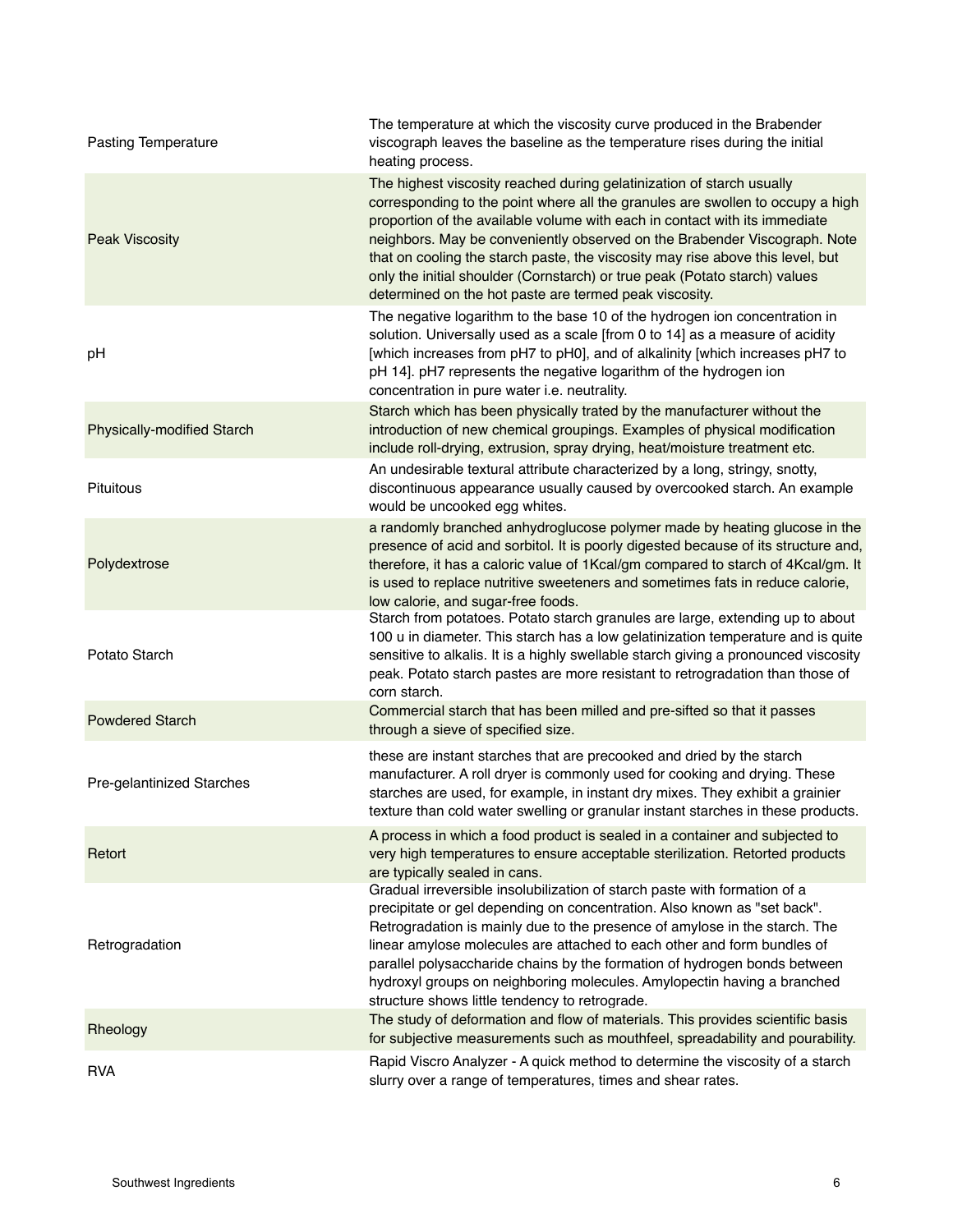| Salve (Gel)                 | Three-dimensional network of polymer that traps water, forming a semi-solid<br>system.                                                                                                                                                                                                                                                                                                                                                                                                                                                                                                                                                                                                                                                                                               |
|-----------------------------|--------------------------------------------------------------------------------------------------------------------------------------------------------------------------------------------------------------------------------------------------------------------------------------------------------------------------------------------------------------------------------------------------------------------------------------------------------------------------------------------------------------------------------------------------------------------------------------------------------------------------------------------------------------------------------------------------------------------------------------------------------------------------------------|
| Set Back                    | Used as a synonym for retrogradation to describe the rise in paste viscosity as<br>a starch paste cools.                                                                                                                                                                                                                                                                                                                                                                                                                                                                                                                                                                                                                                                                             |
| Shear                       | Lateral stress applied to one of the faces of a body. Encountered during the<br>mixture of foods, shear can physically destroy a starch granule leading to loss<br>of viscosity and undesirable textural changes. Examples of sources of shear<br>are pumps and mixers.                                                                                                                                                                                                                                                                                                                                                                                                                                                                                                              |
| <b>Shelf Life Stability</b> | Shelf life stability is defined as the maintenance of the original properties of a<br>product as the product is stored for appropriate periods of time in varying<br>conditions of termperature, relative humidity, incident sunlight etc. The<br>properties to be maintained may include colour, viscosity, taste, texture, acidity,<br>freedom from syneresis etc. A number of factors should be taken into account<br>including high/low temperature storage, pH, flavor stability, migration of<br>moisture and/or oil in the formulation, and finally microorganism activity and<br>the potential for bacterial spoilage on prolonged storage under unsuitable<br>conditions.                                                                                                   |
| <b>Short Texture</b>        | The texture of a liquid composition is referred to as being "short" when it is<br>cohesive and free from strining. It will not form filaments or threads during<br>application. Starch gels prepared from highly crosslinked starches typically<br>exhibit short texture. Short cuttable textures are associated with increased<br>amylose levels in starch. Some high amylose starch hybrids have been<br>proposed for quick setting confectionary applications which exploit the rapid<br>setting and short texture require in these products.                                                                                                                                                                                                                                     |
| Sorbitol                    | D-sorbitol occurs widely in nature and is found in apples, peaches, pears, and<br>plums. It is produced industrially by the catalytic hydrogenation of D-glucose<br>that has been obtained by enzymatic hydrolysis of starch. Its relative<br>sweetness compared to sucrose is between 50 and 60.                                                                                                                                                                                                                                                                                                                                                                                                                                                                                    |
| Starch                      | A carbohydrate polymer occuring in granular form in the organs of certain plant<br>species notably cerals, tubers, and pulses such as corn, wheat, rice, tapioca,<br>potato, pea etc. The polymer consists almost exclusively of linked anhydro-cx-<br>D-glucose units. It may have either a mainly linear structure [amylose] or a<br>branched structure [amylopectin]. A single plant species may exist as hybrids<br>with various proportions of amylose and amylopectin e.g. high amylose corn.<br>The molecular weight of the constituent polymers, particularly amylose, varies<br>between different starch sources. All starches form more or less viscous<br>pastes when cooked in water but there are significant differences in paste<br>texture, viscosity and stability. |
| <b>Starch Derivatives</b>   | Generic term for all products produced from native starch including modified<br>starches and starch hydrolysis products.                                                                                                                                                                                                                                                                                                                                                                                                                                                                                                                                                                                                                                                             |
| <b>Starch Gel</b>           | An elastic deformable mass formed from an aqueous dispersion of gelatinized<br>starch. A starch gel has visco-elastic properties.                                                                                                                                                                                                                                                                                                                                                                                                                                                                                                                                                                                                                                                    |
| Starch Hydrolysate          | Product obtained by the acid- and/or enzymatic hydrolysis of starch consisting<br>of a mixture of low molecular weight polysaccharides, oligosaccharides and<br>simple sugars.                                                                                                                                                                                                                                                                                                                                                                                                                                                                                                                                                                                                       |
| <b>Starch Paste</b>         | The viscous colloidal mass resulting from the gelatinization of starch in water.<br>Starch paste is not a solution but contains swollen granule remnants,<br>dissolved amylose, and a number of intermediate species. The stability of<br>starch pastes depends on starch type (amylose/amylopectin ratio),<br>concentration and storage temperature among other factors.                                                                                                                                                                                                                                                                                                                                                                                                            |
| <b>Starch Slurry</b>        | Aqueous suspension of unswollen starch granules. Synonyms are starch<br>suspension and starch milk.                                                                                                                                                                                                                                                                                                                                                                                                                                                                                                                                                                                                                                                                                  |